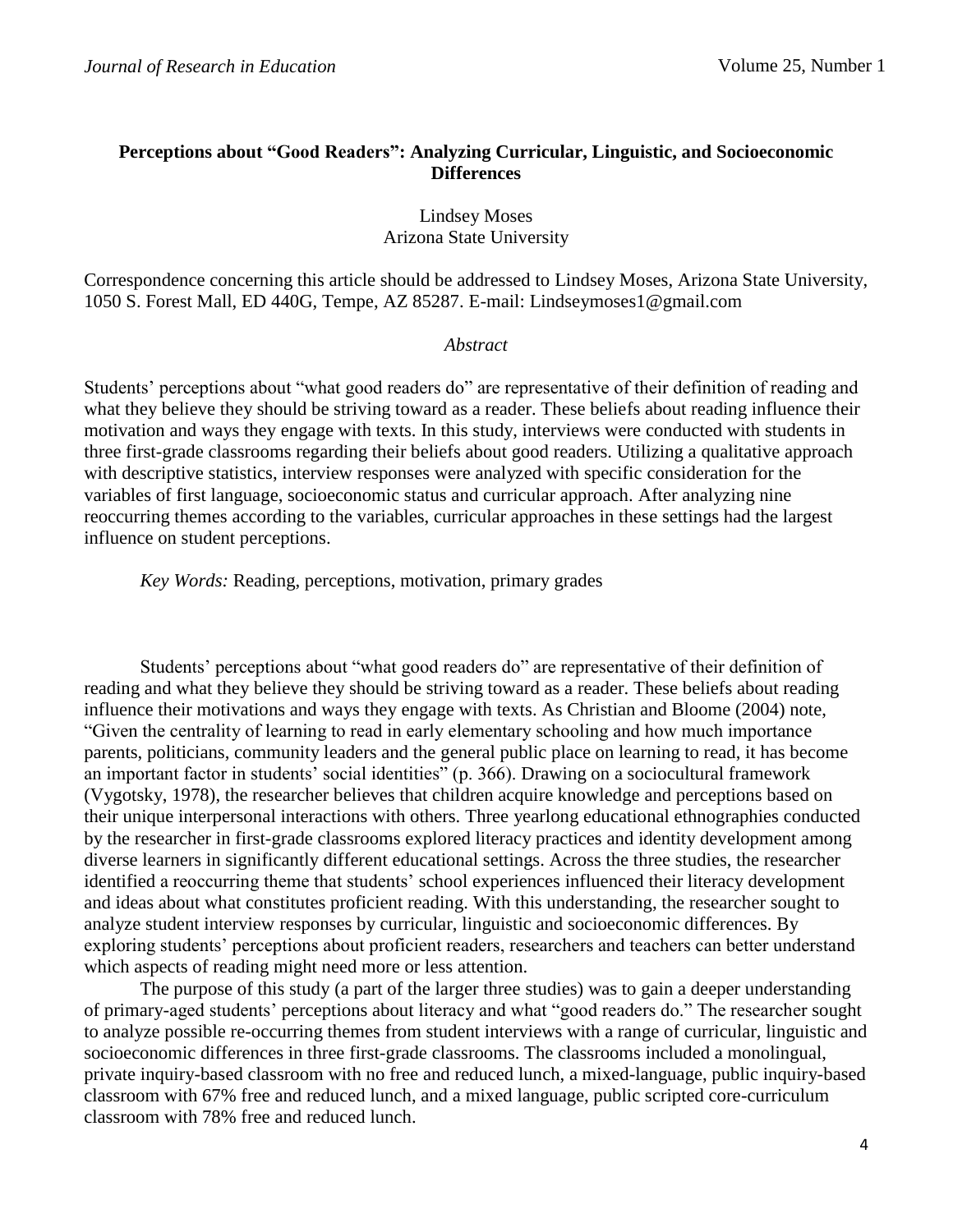The researcher refers to two curricular approaches: inquiry-based and scripted core curriculum. For the purposes of this study, the researcher defines inquiry-based instruction as creating a classroom curriculum "in which students engage in 'hands-on' investigations as part of curriculum units ranging from science (Gallas, 1995; Gibbons, 202; Palinscar et al., 1998), math (Cobb, 1995; Lampert et al., 1996), to literature (Davis, 2001; Donoahue, 1998; McMahon et al., 1997)" (Haneda & Wells, 2008, p. 120). An inquiry-based curricular approach is driven by students' curiosities, explorations, interests and dialogue related to curriculum units. Authentic texts, trade books, and teacher and student generated materials are used for curricular resources. Worksheets and predetermined formal assessments are not a part of this curricular approach.

For the purposes of this study, the researcher defines scripted core curriculum as the use of a commercial core program that requires the use of an anthology, worksheets, teacher instruction (including specific dialogue) and instructional pacing that is established by the school district based on the commercial program recommendations. The scripted core curriculum classroom in this study used a commercial curriculum that had a teacher script. All teachers in the district were expected to be reading the same instruction at the same time. This curricular approach included specific instruction with sequenced skills-based worksheets, quizzes and end of unit assessments.

A thematic analysis of interviews from the three first-grade classrooms was conducted to analyze responses according to classroom curricular approaches, first language, and socioeconomic status as qualified by free and reduced lunch. Two main questions guided this study:

- 1. What are primary-aged students' perceptions about literacy and "good readers"?
- 2. How do the curricular approach, first language and socioeconomic status influence the primary-aged students' perceptions about literacy and "good readers"?

### **Literature Review**

Multiple researchers have reported on strategies proficient readers use while reading (Brown, Pressley, Van Meter & Schuder, 1996; Pressley & Afflerbach, 1995; Chevalier, Parrila, Ritchie, & Deacon, 2015). These findings have been integrated into widely used instructional practices to teach students strategies for comprehending text (Harvey & Goudvis, 2000; Serravallo, 2015). These strategies include, but are not limited to asking questions, building background knowledge, making connections, making inferences, predicting, summarizing, synthesizing, and visualizing. This study sought to explore what variables might influence how young readers perceived what it meant to be good readers (and strategies of good readers). Reading questionnaires about how these strategies are used and characteristics of good readers have been reported to provide reflective opportunities and an effective method of informal assessment for teachers (Caton Johnson, 2005). This type of reflection encourages students to verbalize the processes they believe are involved in proficient reading. The researcher noticed significantly different responses and reflections during the interviews across the three studies, and that lead to a cross-case analysis including considerations of first-language, socio-economic status and curricular approaches in order to better understand perceptions about reading.

## **Reading Ability Perceptions**

Over 15 years ago, Luke and Elkins (1998) encouraged literacy researchers to examine new literacies to better understand and explain the ever-expanding contexts of reading and writing in the 21<sup>st</sup> century. "However, in today's elementary school curriculum, comprehension is often sacrificed to an overemphasis on phonics and decoding" (Cobb, 2012, p. 225). This has been reflected in students' perceptions about reading in multiple studies (e.g., Cobb, 2012; Freppon, 1991; Johns & Ellis, 1976).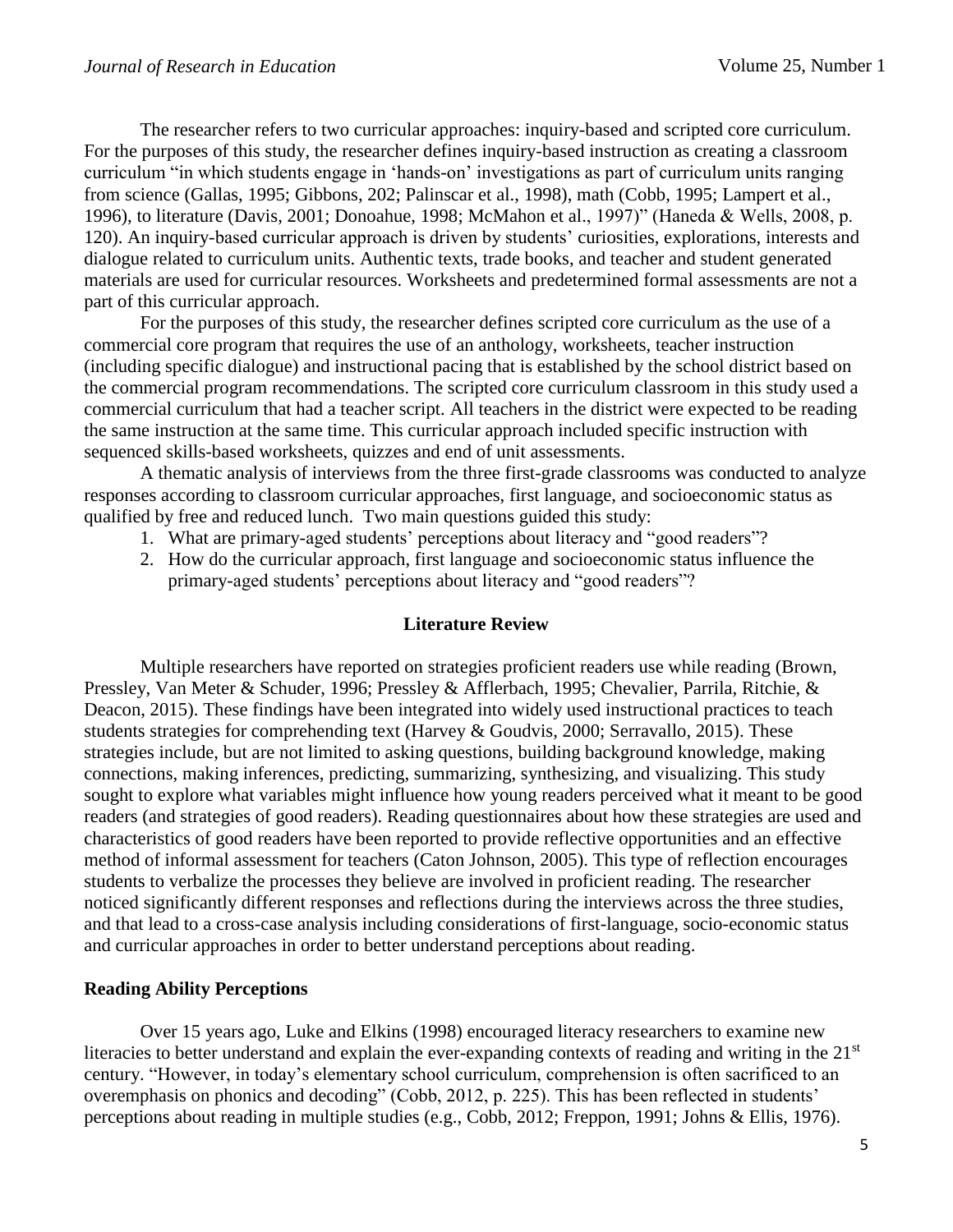These studies report an emphasis on decoding and phonics in students' responses. Building on this research, this study aims at filling a gap in understanding how various variable influence students' reporting and perceptions.

Johns and Ellis' (1976) early study of children's conceptions about reading revealed students were largely unaware that comprehension was the purpose of reading. Their responses indicated that the majority of students associated the process of reading with the process of decoding. In this particular study, 60% of the students referenced word recognition as the purpose of reading. In a related study of high and low ability second-graders, Borko and Eisenhart (1986) reported that 48% of high readers attributed characteristics of good readers to possessing reading skills related to letter and word recognition. In addition to understanding students' views on characteristics of good readers, the need for examining possible variables and influences remain.

Miller and Yokum (1991) examined perceptions about reading with at-risk children and found that 55.3% associated word recognition abilities with good readers. Henk and Melnik (1998) problematized this finding when they stated, "These conceptions are driven by their personal sense of the nature of the reading process and by their contextual observation of the instructional emphases and practices that occur in the classroom" (p. 5). While Henk and Melnik (1998) found word recognition accuracy to be the most frequently student-identified category associated with good readers, they also identified additional categories associated with good readers. Additional categories included the following: teacher praise, reading rate, teachers' call upon patterns, study/practice, task/test performance, grades and comprehension. The majority of these identified characteristics do not focus on learning, but instead on performance and external factors such as praise, texts, grades and call upon patterns. This study expanded on Henk and Melnik's research by examining how the instructional emphases/approach as well as "at-risk" factors (SES and first-language) influence young readers' ideas about good readers.

The focus on characteristics of good readers has often been conducted with upper elementary (as in the Henk and Melnik study), but Cobb (2012) surveyed students from kindergarten through sixth grade. She analyzed students' drawings and responses about their perceptions of good readers and found, as recent as 2012, elementary children's most common verbal description of a good reader still included decoding (Cobb, 2012). However, it is encouraging to note that the second most common response in this more recent research was focused on comprehension, remembering facts and details or strategy use. Responses related to looking at pictures, neatness, attention to treatment of books, and reading behavior came behind the comprehension response. While there is a long history of research on reading perceptions, there remains a need for updated research of this type with diverse, primary-aged students in order to better understand the influences of curricular, linguistic and socioeconomic differences on student perceptions.

## **Curricular Choices**

Researchers and teachers previously espoused the idea that students were "learning to read" in the primary grades (Chall, 1983) and "reading to learn" once they began the upper elementary years. This notion of "learning to read" before they are "reading to learn" places an emphasis on decontextualized decoding skills with an implication that there is little to no focus on learning from reading during the first three years of elementary school. While there has been a push for more balanced literacy instruction focused on comprehension for young learners, there remains a large focus on decoding skills in many scripted commercial literacy programs, particularly in the early grades. Allington (2013) reported the emphasis on explicit and systematic phonics, entrepreneurial core commercial programs, and the focus on the fidelity of implementation of these programs has not been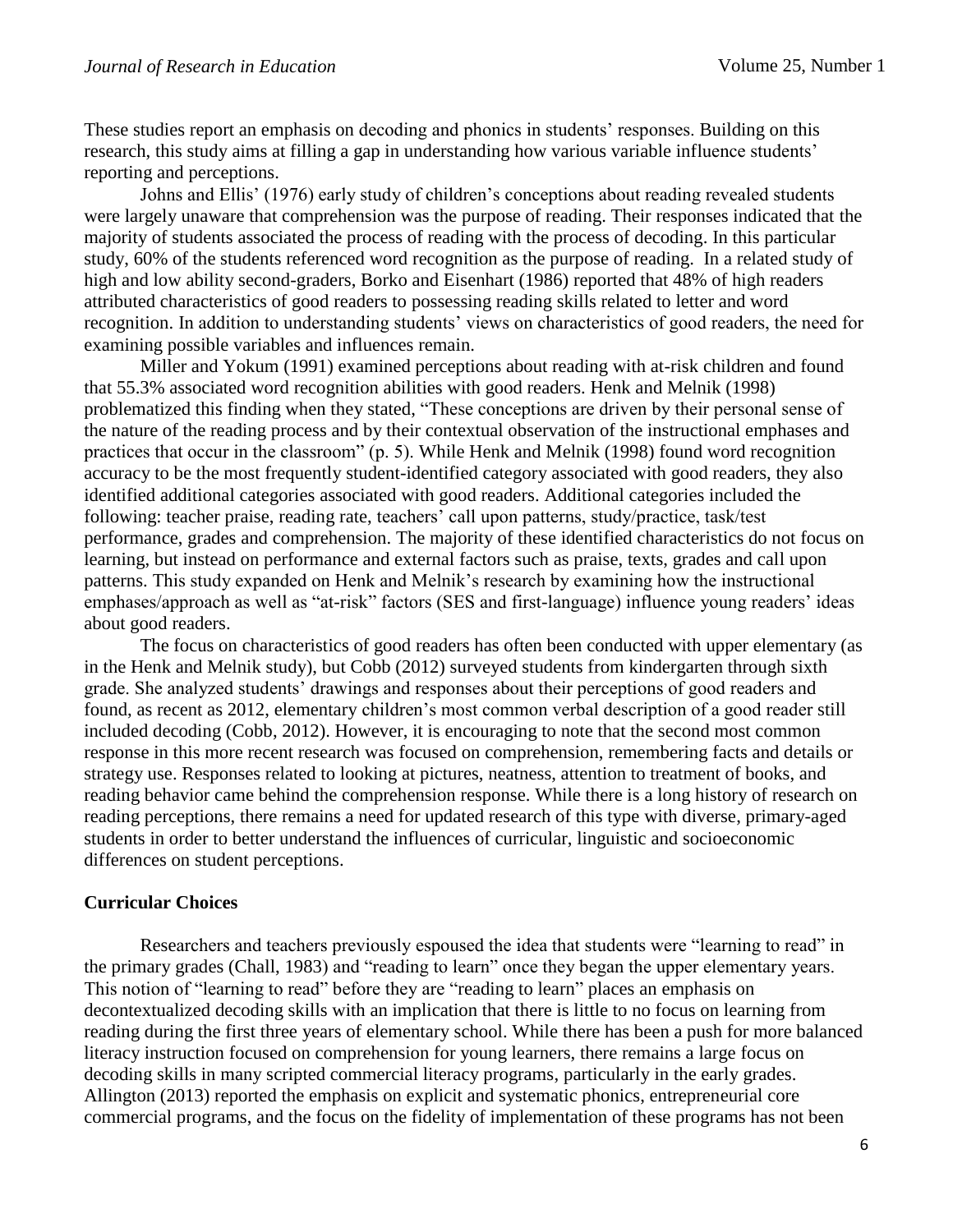successful in improving early literacy instruction and learning. Because of this, the researcher purposefully selected three instructionally diverse classrooms to examine how this influenced students' perceptions.

In contrast to scripted and decoding-focused instruction, inquiry-based instruction has been documented to provide cognitive and social benefits for both monolinguals and bilinguals (Schweinhart & Weikart, 1998; Guccione, 2011) and increase the use of comprehension strategies (Varelas & Pappas, 2006). The focus of this type of instruction is building on students' curiosities to gain and share information using integrated literacy practices including listening, speaking, reading, writing, viewing and visually representing. Students utilize text as a way to access new information, and the decoding and comprehension strategies are merely tools to help accomplish that goal (Guccione, 2011). Yet, bilinguals continue to primarily receive rote-based instruction focused on skill development (Allington, 1991; Darling-Hammond, 1995). This study provides findings from linguistically and socioeconomically diverse students in inquiry-based and scripted classrooms in order to better understand students' perceptions about reading. Building on the re-occurring themes found in the qualitative responses, the researcher analyzed the influence of curriculum, first language and socioeconomic status.

#### **Methods**

This study was part of three larger educational ethnography studies that examined language and literacy practices in different educational contexts using a sociocultural perspective. After initial analysis and cross-case analysis from the three studies, the researcher identified re-occurring themes, one of them being the influence of curricular approaches as compared to SES and first language on students' perceptions of good readers. In order provide a deeper analysis of this initial theme, the researcher adopted qualitative interview methods, and utilized descriptive statistics of the qualitative data to provide a deeper understanding of students' perceptions and possible variables that influenced their perceptions. While previous studies examined general perceptions about reading (Cobb, 2012; Freppon, 1991; Johns & Ellis, 1976) and others examined variables such as "students at risk" vs. not at risk (Miller & Yokum, 1991) or high readers vs. low readers (Eisenhart, 1986), the research was lacking qualitative research that could examine variables such as curricular approach.

The researcher first investigated the research questions using qualitative methods including interviews, thematic analysis, open coding, axial coding and comparative analysis of re-occurring themes across curricular (inquiry-based or scripted core curriculum), linguistic (monolingual English speaker or English learner) and socioeconomic variables (qualifies for free and reduced lunch or does not qualify). The purpose of the open and axial coding conducted by the researcher and additional rater was to co-construct themes and revise for specific codes, as opposed to analyzing for previously constructed categories. The researcher then utilized quantitative methods to calculate the descriptive statistics based on the initial qualitative coding in order to examine the influence of the variables being examined. Three first-grade classrooms were selected using purposeful sampling (Creswell, 2007) because they included inquiry and scripted curriculum, monolingual and mixed language settings, and wide ranges of socioeconomic diversity for the three case studies. Students were interviewed about their perceptions of reading practices in the classroom, good readers, and themselves as readers. The Appendix provides the interview protocol that was used with the first-grade students. The specific interview question analyzed in this study asked students to answer the following question: "What do good readers do?"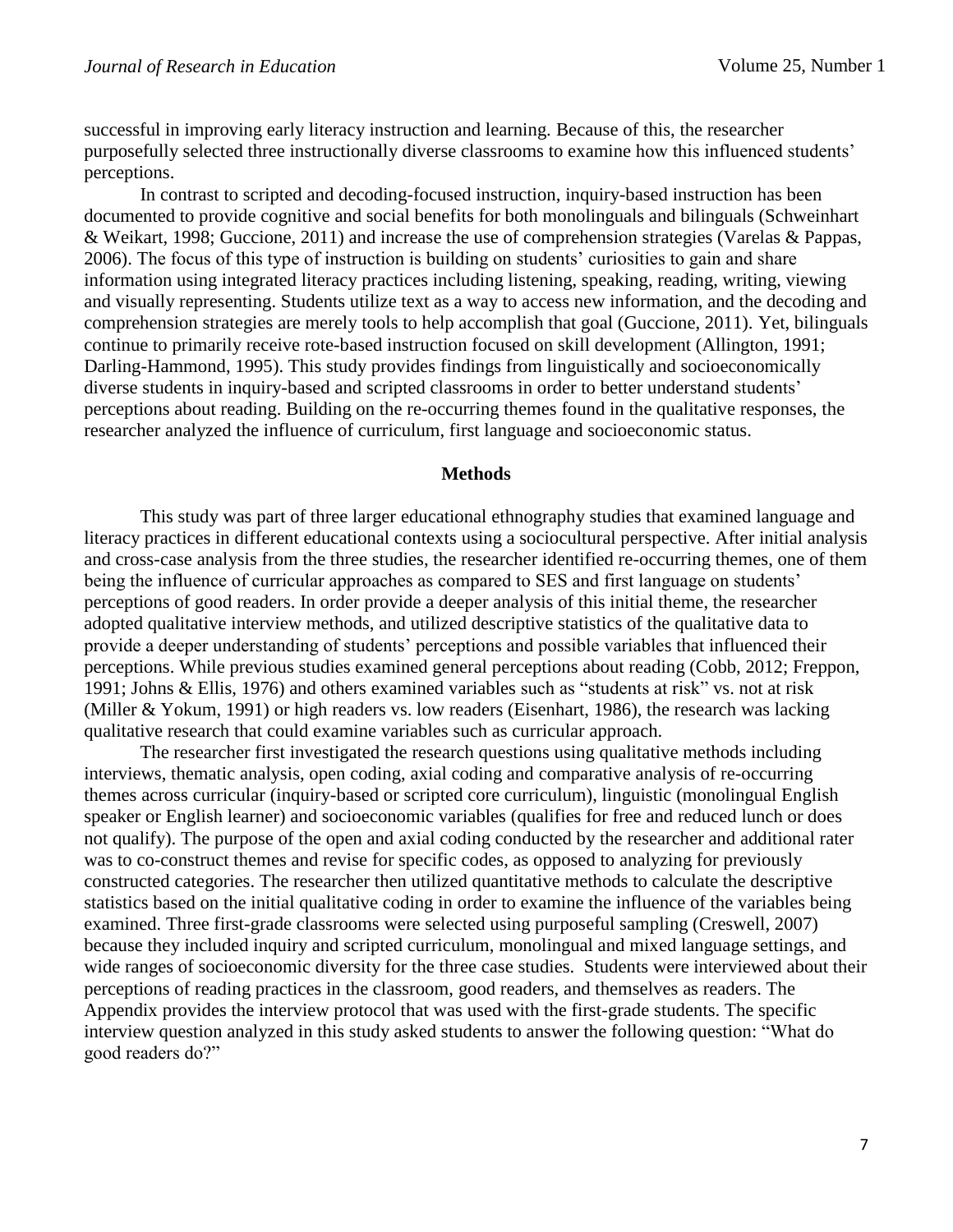#### **Participants and Data Sources**

Audio recordings captured interviews in the three first-grade classrooms and involved a total of 44 student interviews. This included 14 student interviews from the monolingual, private inquiry-based classroom with no free and reduced lunch, 12 student interviews from the mixed-language (7 ELLs and 5 monolingual English speakers), public inquiry-based classroom with 67% free and reduced lunch, and 18 interviews from the mixed language (11 ELLs and 7 monolingual English speakers), public scripted core-curriculum classroom with 78% free and reduced lunch. The interviews were part of a larger study examining literacy instruction and student perceptions and engagement. In all of the interviews, the students were asked, "What do you think good readers do?" Audio data was transcribed and analyzed by the researcher and additional rater.

#### **Data Analysis**

Two raters read the transcribed interview data. The researcher and the additional rater used open coding (Strauss & Corbin, 1998) to document and discover meaning while identifying possible reoccurring themes in the interview transcriptions. Once the open coding was complete, they compared codes and negotiated agreement of axial codes (Strauss & Corbin, 1998). The axial codes included the following: Decoding, Speed/Rate, Quantity, Strategies, Learning, Writing, Viewing, Effort, and Social Contexts. Description and examples of these codes are reported in the findings.

An overall classroom case study analysis of codes was conducted to identify the frequency count of each code per classroom. Data were analyzed and reported in three ways. First, frequency counts were conducted to identify the most to least frequently referenced codes. Next, straight percentiles for each axial code (theme) was analyzed according to curricular approach (inquiry or scripted), linguistic background (ELL or monolingual English speaker), and socioeconomic status (receiving free and reduced lunch or not receiving free and reduced lunch). The data were then further analyzed by examining percentages for each axial code (theme) with percentages of first language and socioeconomic status (monolingual without free and reduced lunch; monolingual with free and reduced lunch; ELL without free and reduced lunch; ELL with free and reduced lunch) broken down by site (inquiry-base private, inquiry-based public, scripted public). Finally, these descriptive statistics of the categories with the largest discrepancies are visually represented in bar graphs.

#### **Results**

The findings revealed nine re-occurring themes in the students' perceptions about what good readers do: Decoding, Speed/Rate, Quantity, Strategies, Learning, Writing, Viewing, Effort, and Social Contexts. In the following sections, the researcher describes each coded theme and provides representative samples of the qualitative student responses. These findings add to the current body of research by providing qualitative data and analysis with additional descriptive statistics to examine the influential variables. These coded themes are listed in order from the most to the least frequently referenced with Decoding being the most frequent and Effort being the least frequent. Table 1 includes a frequency count of the categories.

## **Decoding**

Decoding was the most frequently referenced response for being a characteristic of a good reader with 32 references. A student response for this code included reference to the knowledge, understanding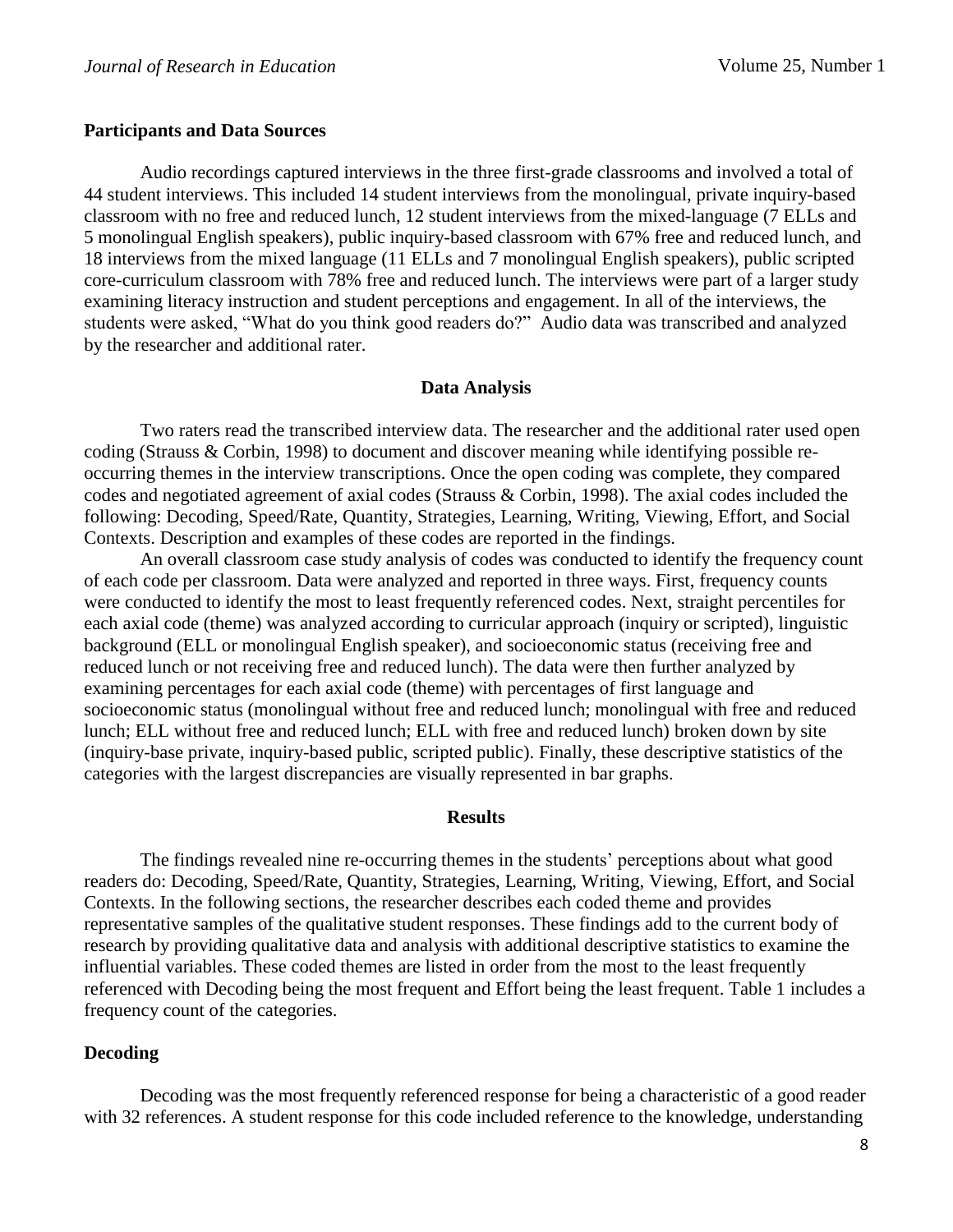or practice of letter/sound correspondence. The practice of sounding out words and word recognition were also included in this category. Sample student responses included the following: "Sounds out the words" and "Knows a lot of words."

## **Strategies**

The codes of Strategies and Learning were tied for second and third most frequently referenced characteristics with 26 student references each. A student response was considered for the Strategies category if there was reference to comprehension strategies. These included, but were not limited to making connections, making predictions, asking questions and summarizing. Sample student responses included, "They make connections and predictions" and "Ask questions, make text-to-self connections and text-to-text connections."

## **Learning**

The Learning code was referenced 26 times and involved student references to the information that was being gained from the reading. This included efferent responses related to learning facts, studying topics, finding hidden objects (as seen in *I Spy* books) or counting materials. Two sample student comments were "They study things. Like space," and "They find things in some books. Like 10 robins."

## **Viewing**

Viewing was the fourth most referenced category for characteristics of good readers. Student references to viewing images or illustrations were mentioned 24 times. Many emerging decoders are primarily reading picture books and use pictures to help support their access to written text. Examples of student comments categorized as Viewing included the following: "They try to read with pictures if they don't know the words" and "Look at the pictures 'cause maybe that's where the story is."

## **Speed/Rate**

The codes of Speed/Rate and Quantity were tied for fifth and sixth most frequently referenced characteristics with 17 student references each. Student responses were categorized as Speed/Rate if the students made reference to the speed or rate of reading. This did not include reference to accuracy, only the rate of reading. Most student comments in this category were nearly identical. Two examples include the following: "Reads really fast" and "They read really fast."

# **Quantity**

Students referenced the quantity of reading 17 times. For a student response to be coded as Quantity, there had to be reference to the amount of reading and/or the length of the texts (quantity of pages) that were being read. Younger students often referenced chapter books- this could be due to the fact that first graders are rarely encouraged or allowed to read chapter books because of the length and readability levels. Sample student responses for this category included "They read long chapter books" and "They read really good and a lot."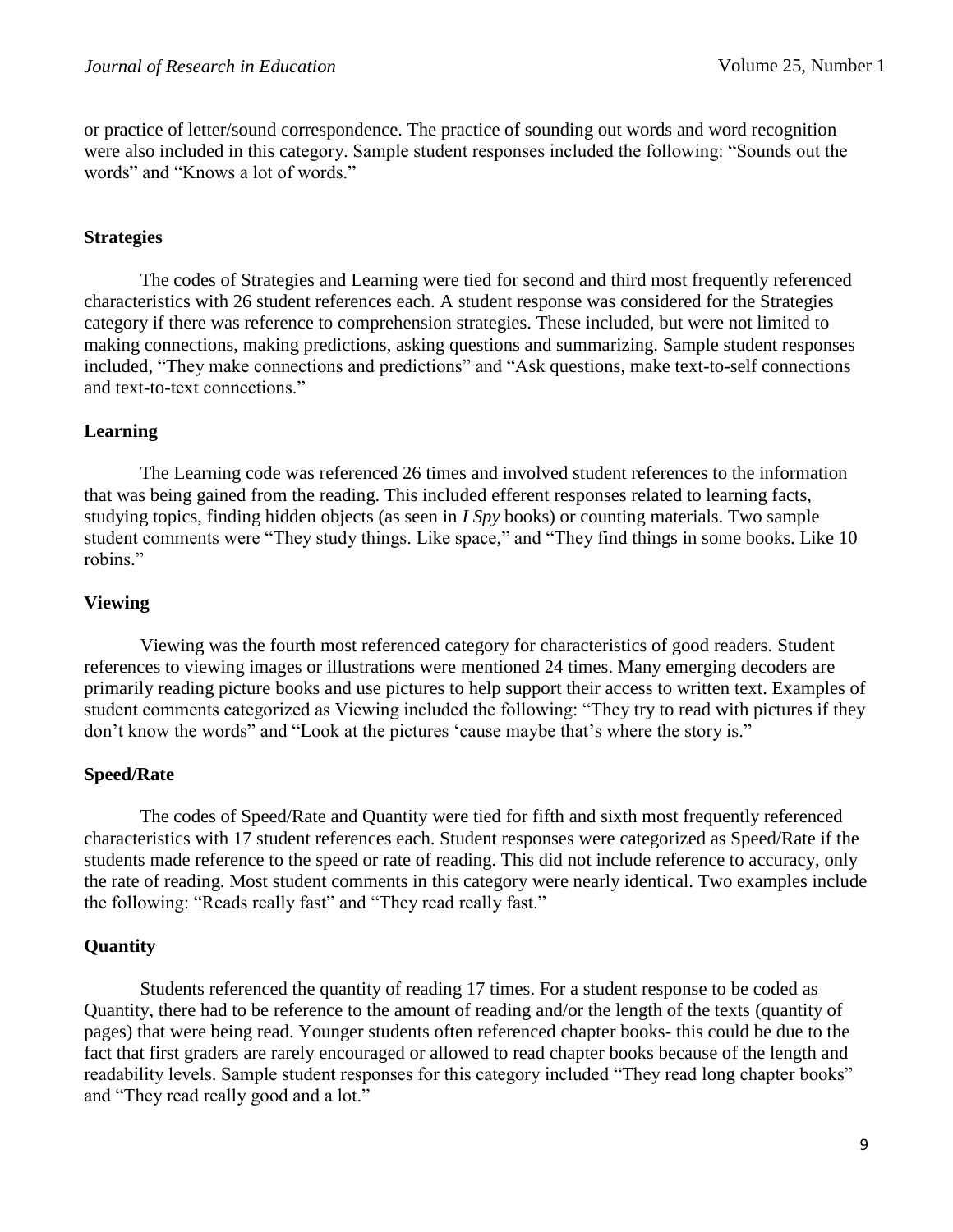# **Writing**

Writing and Social Contexts had the same number of references, 14, and were tied for the seventh and eighth most frequently mentioned characteristics. The category of Writing included reference to writing in response to reading, drawing pictures and creating text, and general writing. Sample student responses were "They write" and "They draw pictures and make books." Students in the two inquiry-based classrooms made all of the writing references. There were no references to writing in the scripted curriculum classroom.

# **Social Contexts**

Student responses were categorized as Social Contexts if they made reference to the social aspects of reading. This included references to reading with others such as peers, parents, siblings, and teachers. One student commented, "Sometimes read quiet sometimes loud. They can read by themselves and with other people." Another student responded, "They read by themselves and with their friends and moms and dads and brothers and sisters. At home and at school." Similar to the Writing code, students in the inquiry-based classrooms made all of the Social Contexts references. There were no references in this category made by students in the scripted classroom.

# **Effort**

Effort was the least frequently referenced characteristic of good readers and was mentioned only 11 times. Students' responses were coded with Effort if they discussed the amount of work, effort or practice needed to be a good reader. Some example comments were, "Practicing hard. Like working to sound out the letters." The previous comment was coded as both Effort and Decoding because of the reference to practicing and working as well as sounding out the letters. Another example was, "They gotta work hard and be good."

# **Curricular, Linguistic and Socioeconomic Differences**

The researcher utilized qualitative methods to analyze and categorize student responses to gain a deeper understanding of diverse students' perspectives in varied curricular settings. These variables are particularly important because many studies attribute students' performance and perceptions to first language or socioeconomic status, but fail to consider curricular considerations. Likewise, many studies consider curricular or instructional approaches, but do not take into consideration the additional factors such as first language and SES. The descriptive statistics of this analysis are represented in percentages according to variables in Table 2. The breakdown provides percentages of each axial code (theme) by broad category of curricular approach, linguistic background, and socioeconomic status. As might be expected in primary-aged classrooms, responses related to decoding were prevalent. However, they were most prevalent in the scripted curriculum classroom with 100% of the interviewed students mentioning decoding as a characteristic of good readers. Monolingual English speakers with and without free and reduced lunch as well as ELLs with and without free and reduced lunch mentioned writing during the interviews in both inquiry-based classrooms. However, Writing and Social Context did not have a single reference in the scripted curriculum classroom.

When comparing only linguistic variables of ELLs and monolingual English speakers, the discrepancy was never higher than 20 percentage points. The characteristic that had the largest difference in percentage was Viewing with 67% of ELLs compared to only 48% of monolingual English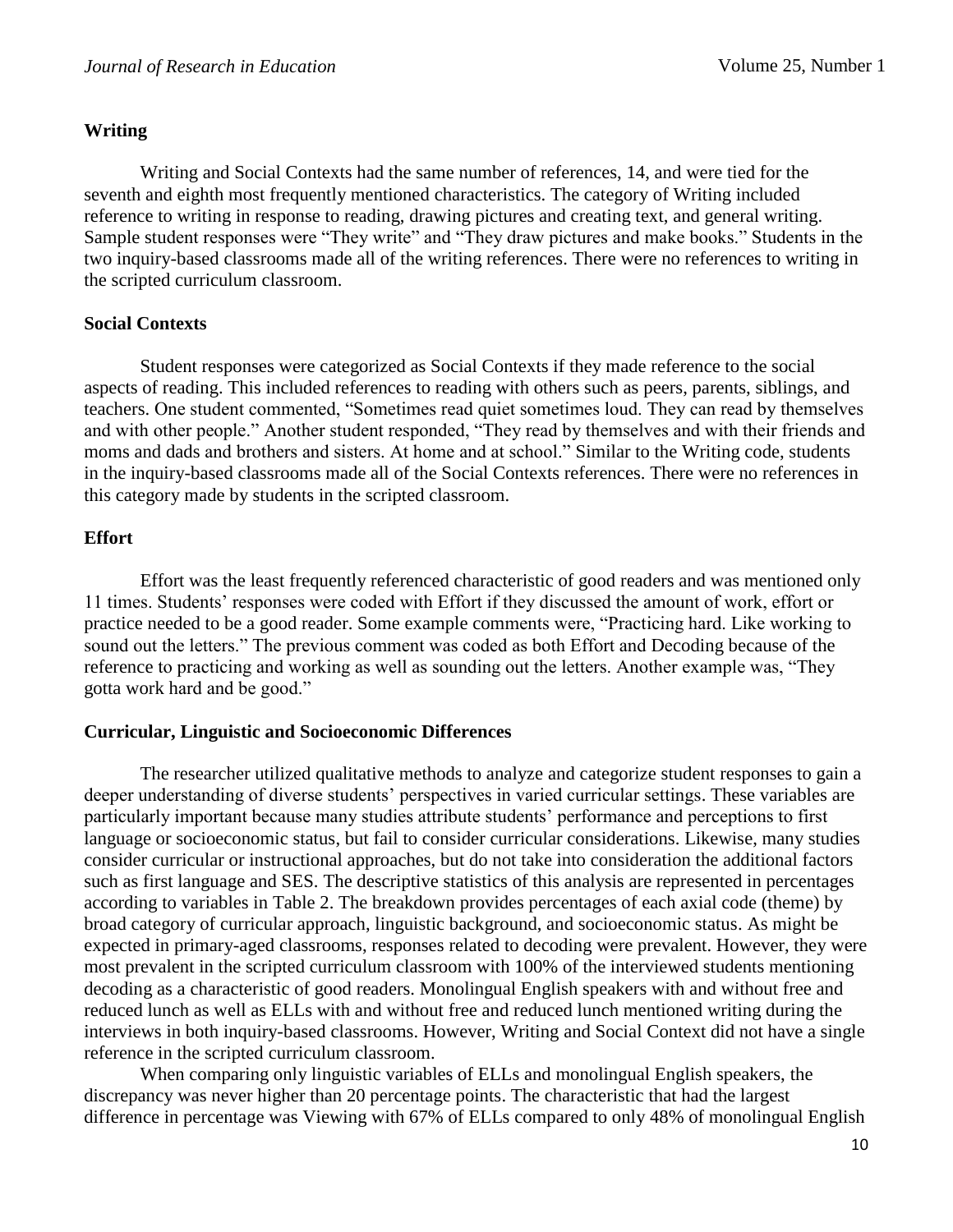speakers (difference of 19 percentage points). When comparing only socioeconomic status as measured by free and reduced lunch, only one characteristic possessed a discrepancy of more than 20 percentage points. The Speed/Rate category had a difference of 31 percentage points between students receiving free and reduced lunch (54%) and students not receiving free and reduced lunch (23%).

The final overall comparison included analyzing the differences between the inquiry-based and scripted classrooms. All but three of the categories (Quantity, Strategies, and Effort) had larger than 20 percentage point differences. The largest discrepancy of 76 percentage points was seen in the Speed/Rate category with only 7% of students in inquiry-based classrooms identifying this as a characteristic compared to 83% of students in a scripted classroom. The following ranked list includes the percentage point differences between inquiry-based and scripted classrooms:

- 1. Writing (Inquiry  $+54$ )
- 2. Social Contexts (Inquiry +54)
- 3. Decoding (Scripted +46)
- 4. Viewing (Inquiry +36)
- 5. Learning (Inquiry +34)

While the general percentages provided an overall view of student responses, they needed to be analyzed at a more detailed level because the private-inquiry based class had zero students who spoke a language other than English or received free and reduced lunch. To gain a more in-depth understanding, Table 3 provides results reported by axial code (theme) with percentages of first language and socioeconomic status (monolingual without free and reduced lunch; monolingual with free and reduced lunch; ELL without free and reduced lunch; ELL with free and reduced lunch) broken down by site (inquiry-based private, inquiry-based public, scripted public). This table provides a more detailed look at the percentages of students according to linguistic and socioeconomic differences that were present in each classroom.

## **Examining the Largest Discrepancies**

The most common responses were related to Decoding and Speed/Rate. However, when separated by curricular approaches, students' in the inquiry-based settings most common responses included references to Viewing, Learning, Strategies and the Social Contexts of reading. As reported earlier in the findings, the largest discrepancies were found between curricular approaches: Writing and Social Contexts (Inquiry +54); Decoding (Scripted +46); Viewing (Inquiry +36); and Learning (Inquiry +34). The findings suggest that student perceptions were influenced more by curricular approach than first language or free and reduced lunch status. The following graphs of the three most significant differences provide a visual representation of the aggregated analysis. These are organized by good reader characteristics with percentages of first language and socioeconomic status (monolingual without free and reduced lunch; monolingual with free and reduced lunch; ELL without free and reduced lunch; ELL with free and reduced lunch) broken down by classroom site (inquiry-based private, inquiry-based public, scripted public). See Figures 1, 2, and 3.

#### **Limitations**

My research had several limitations. This study was limited by its small sample size that was selected with purposeful sampling. Random sampling was not used, and this combined with the small sample size limits the generalizability of the findings from this study. Additionally, only one grade level, first grade, was used for this study. Because of this, the qualitative findings and descriptive statistics provide localized findings with the possibility for larger-scale, future research. Future research that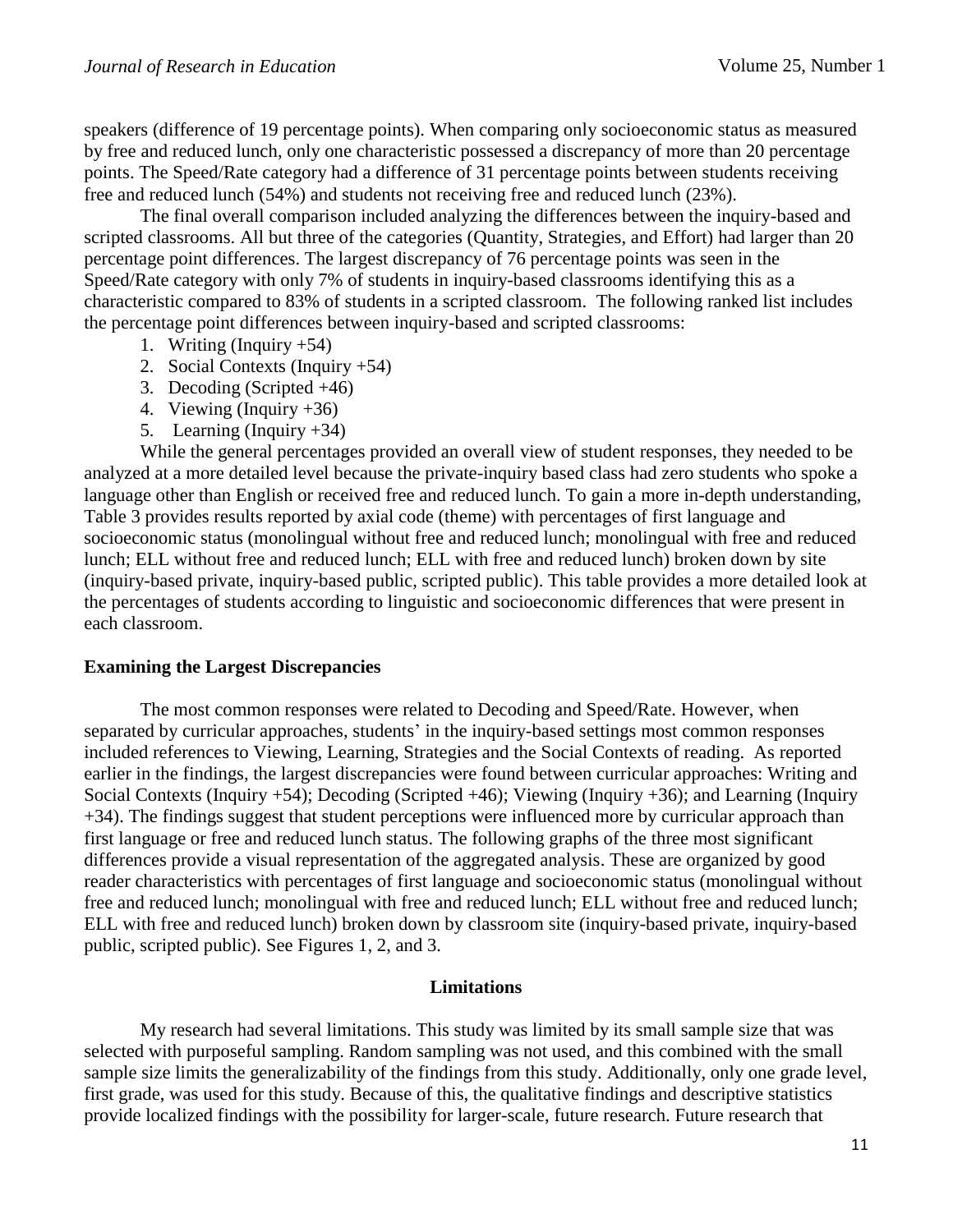could address these limitations might include a larger sample size including random sampling from multiple sites and kindergarten through sixth grades. Including a larger sample size could increase the opportunity for generalizing the results and allow for multiple versions of these curricular approaches to be studied (multiple teachers utilizing the same instructional/curricular approach). This would allow for the additional consideration of developmental stages and students' ages in addition to linguistic, socioeconomic and curricular factors.

#### **Discussion**

Students' reflections about "what good readers do" are representative of their definition of reading and what they believe they should be striving toward as a reader. In classrooms where teachers (or the script) emphasize rapid decoding, word recognition, and literal recall, students develop of view of reading that is not focused on meaning making. This also limits their opportunities for authentic reading experiences. Students' beliefs about reading influence their motivation and engagement with text. When students understand that reading is a transaction with text in order to construct meaning in a social context, their reasons for engaging with texts shift from pleasing the teacher and getting good grades to learning and sharing information with peers.

Too often the performance of young bilinguals on academic assessments and attitudes toward reading is credited to their socioeconomic status, first language or individual teacher effectiveness. While these are important factors to consider, we must also take into consideration the curricular approaches that teachers are using with these students. In this study, the researcher found this to be the greatest influence on students' perceptions, greater than both socioeconomic status and first language. Some teachers have little to no say in the school or district curriculum, yet it dominates how they provide instruction to their students. In many primary classrooms, the bulk of assessment in the primary grades is focused on letter identification and decoding. When prevalently used assessments like Dynamic Indicators of Basic Early Literacy Skills (DIBELS) emphasize words correct per minute, this influences teacher instruction. When these are the skills that are being assessed and reported, this also sends a message to students that reading as many words per minute as possible is the most valued aspect of reading.

Decoding and word identification play an important role in early literacy, but as Allington (2013) noted, "Instruction in letter-sound relationship is of little value or utility unless the child is interested in using those letter-sound relationships to read or write" (p. 522). An alternative to relying on phonics and worksheet-heavy instruction found in many scripted curriculum for young children would include more informal assessments and student-centered instruction. Running records and analyzing invented writing for inquiry-based purposes can serve as assessments and guides for future instruction based on students needs. Student-centered instruction with authentic purposes for reading and writing influenced students' perceptions about literacy more than first language or socioeconomic status in the three classrooms in this study.

Students' perceptions about literacy have the possibility to translate into their goals and patterned ways of interacting with texts. If the goal is reading fast, we are failing to support an in-depth understanding about literate practices. Likewise, if the goal is constructing meaning and transacting with texts in social contexts, we are providing invitations to participate in meaningful literacy practices in the primary grades. There is no doubt that decoding and fluent reading plays an important role in emergent readers' development. However, "good readers" do more than read fast. They have an understanding of the relationship between reading and writing. They understand that literacy is used in social contexts for gaining and sharing information and stories. They understand that "good readers" possess many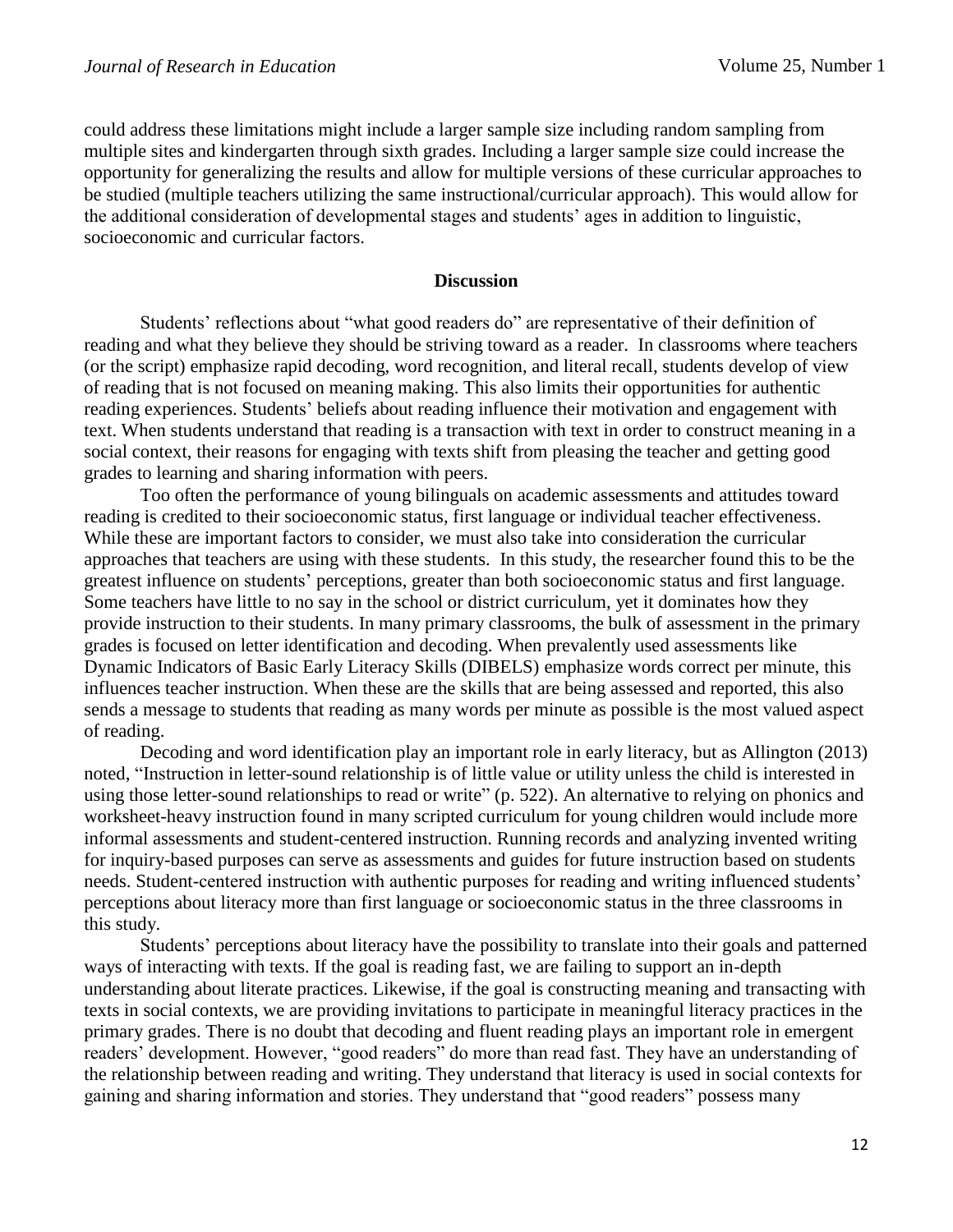characteristics because reading is complex. These characteristics need to be present in early literacy curriculum because they are doing more than "learning to read."

This study explored and explained how the nine re-occurring themes found in student responses are impacted by curricular, linguistic and socio-economic factors. While all factors are important to consider when providing early literacy instruction, curricular approaches in these settings appeared to have the largest influence on student perceptions. Language and literacy development of young children, particularly young ELLs, is an urgent issue in the field of literacy education, and findings related to variables influencing how students perceive literacy can be of great benefit to the research community. The implications from this study provide suggestions for future research that would include larger sample sizes, random sampling, and a kindergarten through sixth grade span. The implications for instruction include emphasizing learning and meaning-construction with texts in authentic contexts for young bilinguals and monolinguals. Teachers can greatly influence students' perceptions of "good readers" with their curricular choices and emphasis on meaningful reading instruction and assessment.

### **References**

- Allington, R. L. (1991). Children who find learning to read difficult: School responses to diversity. In E. H. Hiebert (Ed.), *Literacy for a diverse society: Perspectives, practices, and policies* (pp. 237- 252). New York: Teachers College Press.
- Allington, R. L. (2008). What really matters when working with struggling readers. *The Reading Teacher, 66*(7), 520-530.
- Borko, H., & Eisenhart, M. (1986). Students' conceptions of reading and their reading experiences in school. *Elementary School Journal, 86*, 589-611.
- Brown, R., Pressley, M., Van Meter, R., & Schuder, T. (1996). A quasi-experimental validation of transactional strategies instruction with low-achieving second-grade readers. *Journal of Educational Psychology, 88*, 18-37.
- Caton Johson, J. (2005). What makes a "good" reader? Asking students to define "good" readers. *The Reading Teacher,* 58(8), 766-773).
- Chall, J. S. (1983). *Stages of reading development*. New York: McGraw Hill.
- Chevalier, T. M., Parrila, R., Ritchie, K. C., & Deacon, S. H. (2015). The role of metacognitive reading strategies, metacognitive study and learning strategies, and behavioral study and learning strategies in predicting academic success in students with and without a history of reading difficulties. *Journal of Learning Disabilities*, 0022219415588850.
- Christian, B., & Bloome, D. (2004). Learning to read is who you are. *Reading & Writing Quarterly*, *20*(4), 365-384.
- Creswell, J. W. (2007). *Educational research*. Upper Saddle River, NJ: Prentice Hall.
- Cobb, J. B. (2012). 'It's me. I'm fixin' to know the hard words': Children's perceptions of 'good readers' as portrayed in their representational drawings. *Journal of Research in Childhood Education, 26,* 221-236.
- Cobb, P. (1995). Mathematical learning and small group interaction: Four case studies. In P. Cobb and H. Bauersfeld (Eds.), *Emergence of mathematical meaning: interaction in classroom cultures*  (pp. 25-129). Hillsdale, NJ: Erlbaum.
- Darling-Hammond, L. (1995). Inequality and access to knowledge. In J. A. Banks & C. A. M. Banks (Eds.), *Handbook of research on multicultural education* (pp. 465-483). New York: Macmillan.
- Davis, G. (2001). A comparison of student-led discussions: Class meetings and novel discussions, in G. Wells (ed.) *Talk, Text and Inquiry.* New York: Teachers College Press.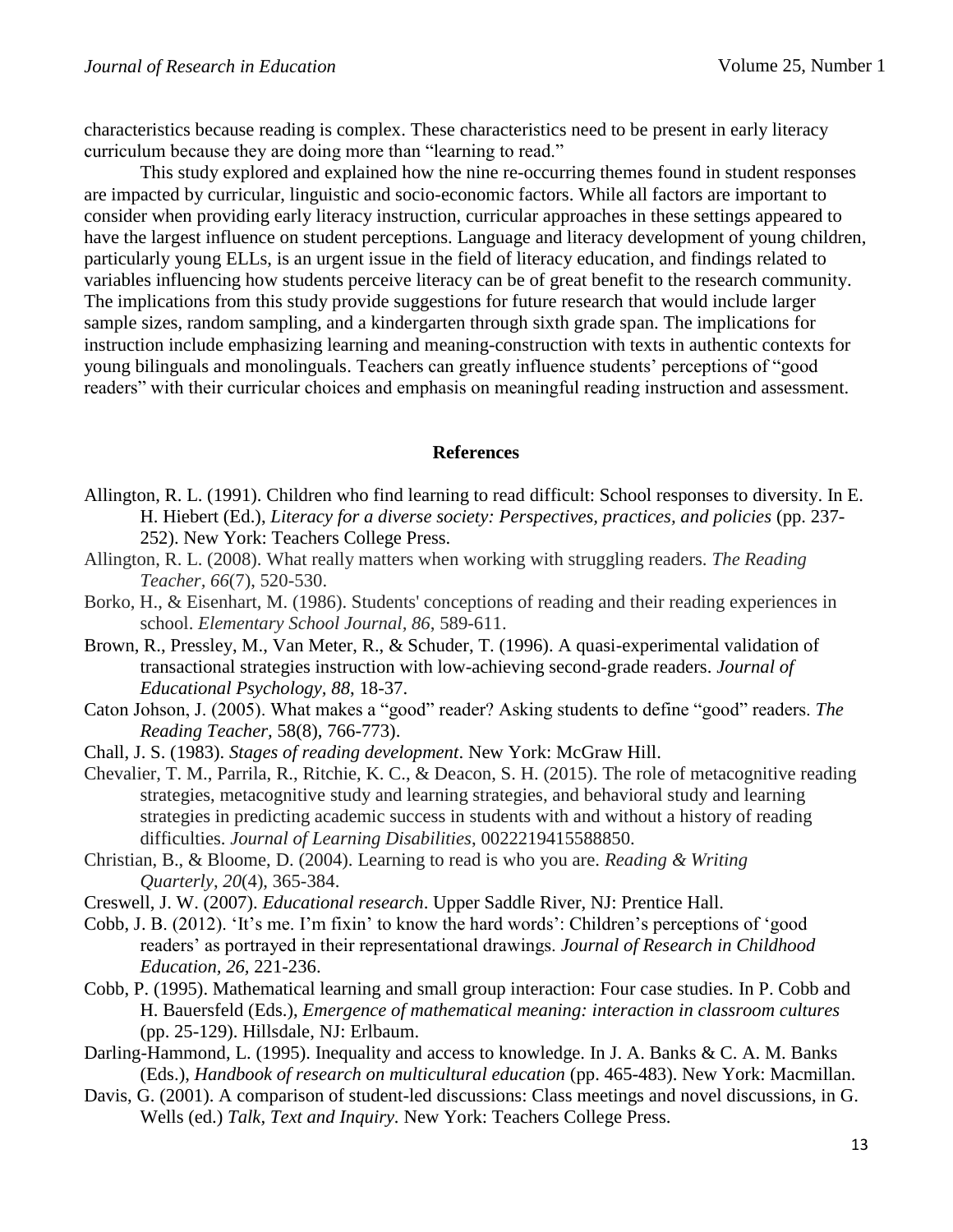- Donoahue, Z. (1998). Giving children control: Fourth graders initiate and sustain discussions after teacher read-alouds. *Networks* 1 (1). http://www.oise.utoronto.ca/~ctd/ networks/.
- Freppon, P. A. (1991). Children's concepts of the nature and purpose of reading in different instructional settings. *Journal of Reading Behavior, 23*, 139-163.
- Gallas, K. (1995). *Talking their way into science: Hearing children's questions and theories, responding with curricula.* New York: Teachers College Press.
- Gibbons, P. (1998). Classroom talk and the learning of new registers in a second language. *Language and Education* 12 (2), 99-11
- Guccione, L.M. (2011). Integrating literacy and inquiry for English learners. *The Reading Teacher*, *64*(8), 567-577.
- Haneda, M., & Wells, G. (2008). Learning an additional language through dialogic inquiry. *Language and Education*, *22*(2), 114-136.
- Harvey, S., & Goudvis, A. (2000). *Strategies that work: Teaching comprehension to enhance understanding.* York, ME: Stenhouse.
- Henk, W. A., & Melnick, S. A. (1998). Upper elementary-aged children's reported perceptions about good readers: a self-efficacy influenced update in transitional literacy contexts. *Reading Research & Instruction*, *38*(1), 57-80.
- Johns, J. L., & Ellis, D. W. (1976). Reading: Children tell it like it is. *Reading World, 16*, 115-128.
- Lampert, M., Rittenhouse, P. and Crumbaugh, C. (1996). Agreeing to disagree: Developing sociable mathematical discourse. In D.R. Olson and N. Torrance (Eds.), *The handbook of education and human development* (pp. 731-764). Cambridge, MA: Blackwell.
- Luke, A., & Elkins, J. (1998). Reinventing literacy in "New Times." *Journal of Adolescent and Adult Literacy, 42*(1), 4-8.
- McMahon, S.I., Raphael, T.E., Goatley, V.J. and Pardo, L.S. (1997). *The book club connection: Literacy learning and classroom talk.* New York: Teachers College
- Miller, S. D., & Yochum, N. (1991). Asking students about the nature of their reading difficulties. *Journal of Reading Behavior, 23*, 465-485.
- Palincsar, A.S., Magnusson, S.J., Maraño, N., Ford, D. and Brown, N. (1998). Designing a community of practice: Principles and practices of the GIsML Community. *Teaching and Teacher Education* 14 (1), 5-20
- Pressley, M., & Afflerbach, P. (1995). *Verbal protocols of reading: The nature of constructively responsive reading.* Mahwah, NJ: Erlbaum.
- Serravallo, J. (2015). *The reading strategies book.* Portsmouth, NH: Heinemann.

Schweinhart, L. J., & Weikart, D. P. (1997). Lasting differences: The High/Scope Preschool Curriculum comparison study through age 23. *Early Childhood Research Quarterly, 2*(2), 117-143.

- Strauss, A. L., & Corbin, J. M. (1998). *Basics of qualitative research: techniques and procedures for developing grounded theory* (2nd ed.). Thousand Oaks: Sage Publications.
- Varelas, M., & Pappas, C. C. (2006). Intertextuality in read-alouds of integrated science literacy units in urban primary classrooms. *Cognition and Instruction*, 24(2), 211- 259.
- Vygotsky, L. (1978). *Mind in society*. Cambridge, MA: Harvard University Press.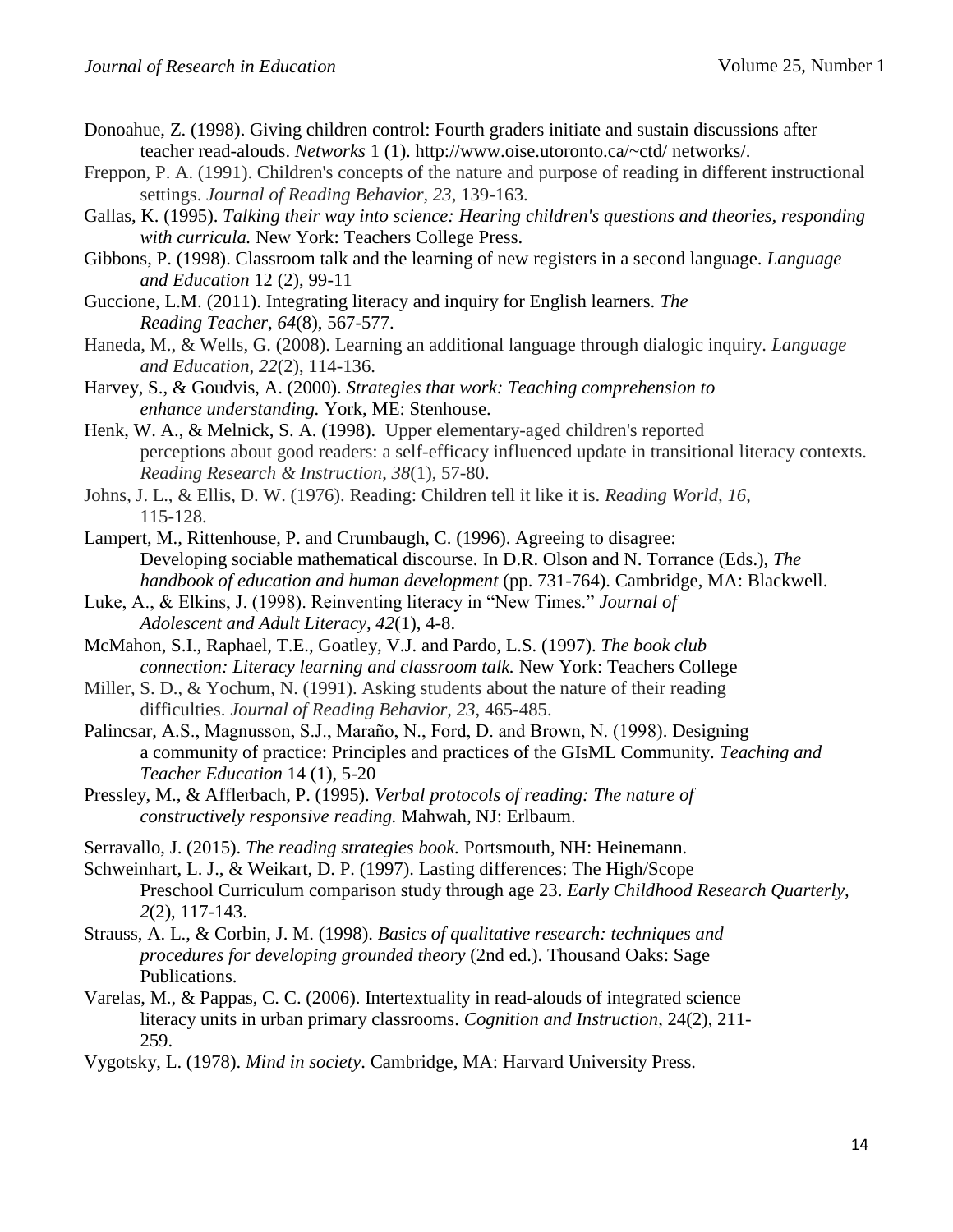

*Figure 1*. Writing. This graph illustrates the percentages of students who mentioned writing as a characteristic of good readers.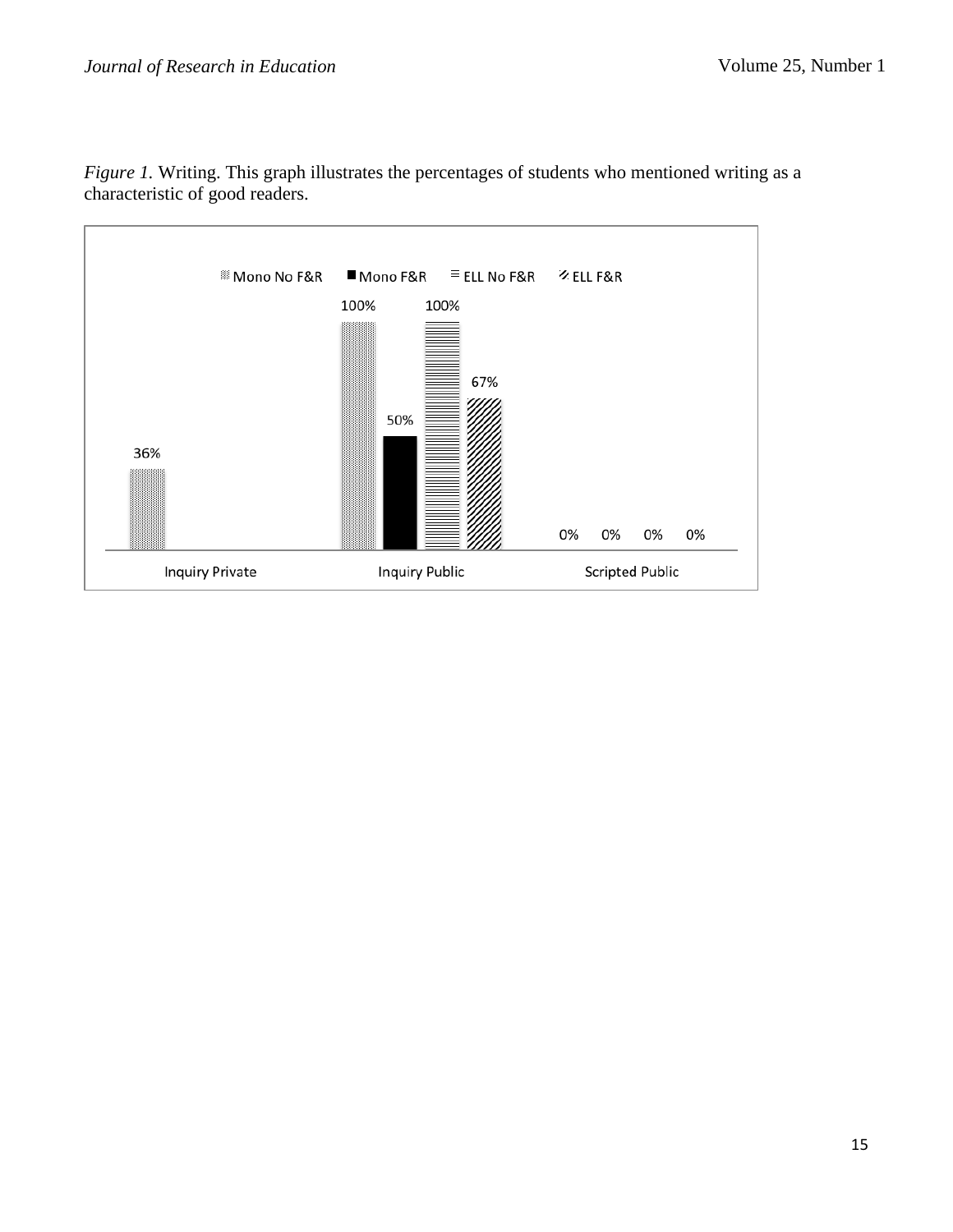*Figure 2.* Social Context. This graph illustrates the percentages of students who mentioned social context as a characteristic of good readers.



*Figure 3.* Decoding. This graph illustrates the percentages of students who mentioned decoding as a characteristic of good readers.

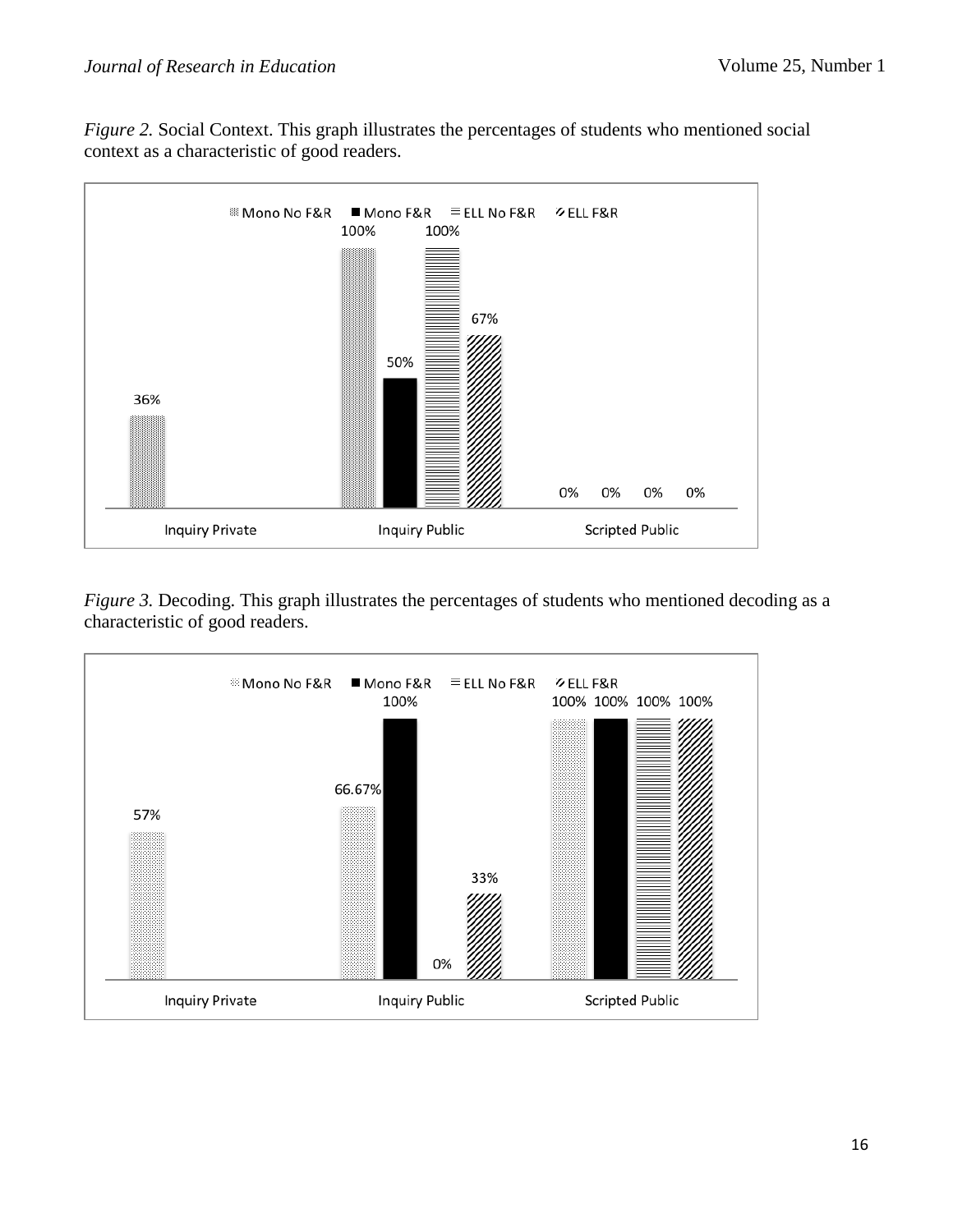## **Appendix**

What makes a good reader? What do good readers do?

Who is a good reader in your class? What makes them a good reader?

Are you a good reader? What do you do well in reading?

What kinds of things do you do or think about when you're reading?

Do you talk about reading with your friends? What do you talk about?

What do you do when a book is too hard or you are having trouble figuring out the words?

Do you like to read?

What kinds of books do you like to read? Do you have a favorite book? What's the name?

What is your classroom like during reading time? What does everyone do during reading time?

Can you talk to me about what you do in small groups? Do you enjoy small groups?

Can you talk to me about what you have learned about reading in first grade?

How have you become a better reader?

What can you do now in reading and writing that you couldn't do at the beginning of the year?

| <b>Frequency Count of Categories</b> |           |  |  |  |  |
|--------------------------------------|-----------|--|--|--|--|
| Codes/Categories                     | Frequency |  |  |  |  |
| Decoding                             | 32        |  |  |  |  |
| Learning                             | 26        |  |  |  |  |
| <b>Strategies</b>                    | 26        |  |  |  |  |
| Viewing                              | 24        |  |  |  |  |
| Speed/rate                           | 17        |  |  |  |  |
| Quantity                             | 17        |  |  |  |  |
| Writing                              | 14        |  |  |  |  |
| <b>Social Context</b>                | 14        |  |  |  |  |
| Effort                               |           |  |  |  |  |

Table 1

Table 2

*Linguistic, Socioeconomic and Curricular Percentiles*

|            | <u>Mono</u> | <u>ELL</u> | No F&R | <u>F&amp;R</u> | <b>Inquiry</b> | Scripted |
|------------|-------------|------------|--------|----------------|----------------|----------|
| Decoding   | 76%         | 72%        | 64%    | 82%            | 54%            | .00%     |
| Speed/Rate | 36%         | 44%        | 23%    | 54%            | 7%             | 83%      |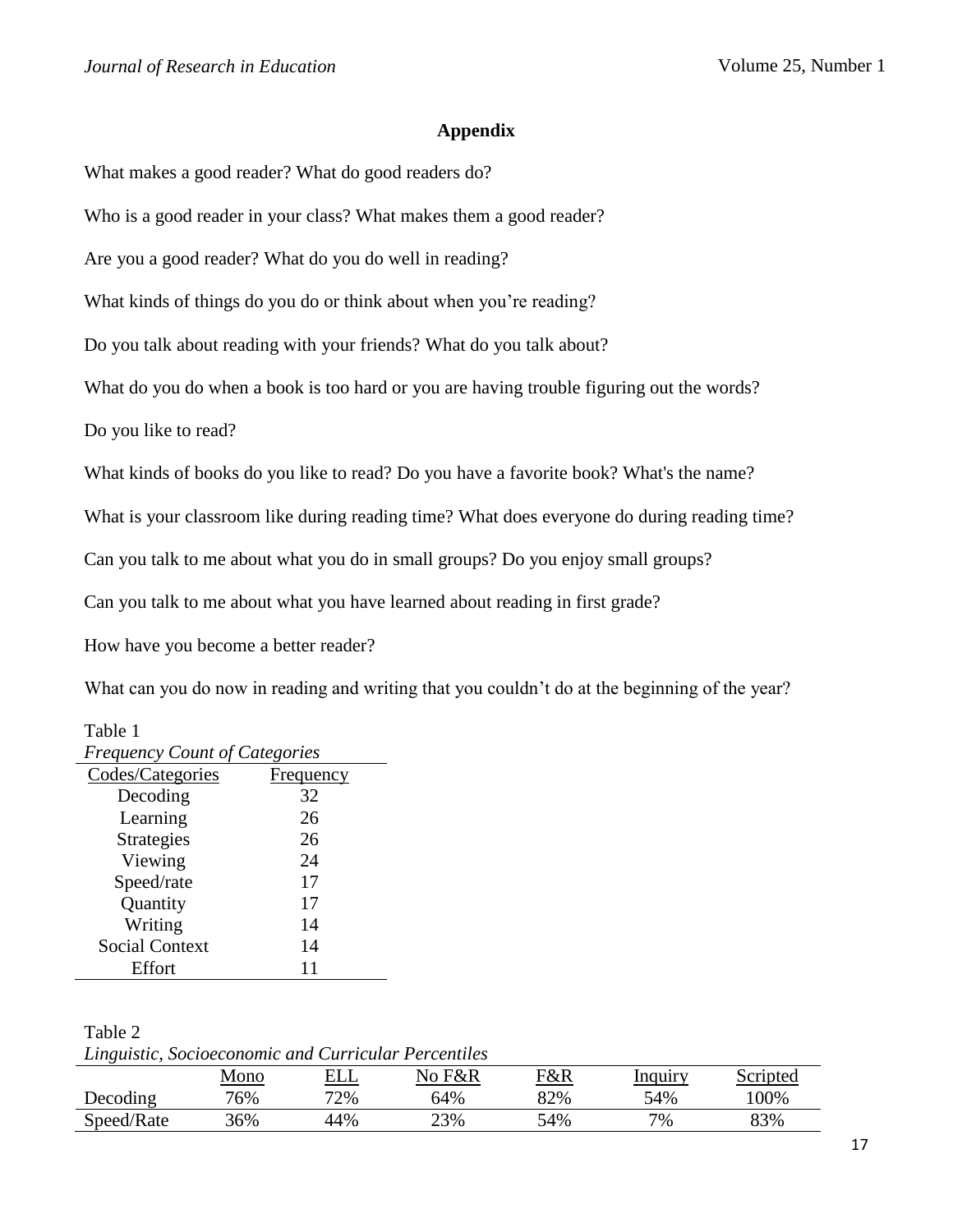# *Journal of Research in Education*

| Writing           | 36% | 28% | 41% | 23% | 54% | 0%  |
|-------------------|-----|-----|-----|-----|-----|-----|
| Viewing           | 48% | 67% | 59% | 50% | 69% | 33% |
| Quantity          | 36% | 44% | 41% | 36% | 38% | 39% |
| Learning          | 68% | 50% | 68% | 50% | 73% | 39% |
| <b>Strategies</b> | 64% | 56% | 59% | 59% | 62% | 56% |
| Effort            | 32% | 17% | 27% | 23% | 31% | 17% |
| Social            |     |     |     |     |     |     |
| Context           | 36% | 28% | 41% | 23% | 54% | 0%  |
|                   |     |     |     |     |     |     |

### Table 3

|                        |                | Results by Axial Code with Linguistic and Socioeconomic Status by Site |                    |            |
|------------------------|----------------|------------------------------------------------------------------------|--------------------|------------|
|                        | Monolingual No | Monolingual Free                                                       | <b>ELL No Free</b> | ELL Free & |
|                        | Free & Reduced | & Reduced                                                              | & Reduced          | Reduced    |
| <b>Decoding</b>        |                |                                                                        |                    |            |
| <b>Inquiry Private</b> | 57%            |                                                                        |                    |            |
| <b>Inquiry Public</b>  | 66%            | 100%                                                                   | 0%                 | 33%        |
| Scripted Public        | 100%           | 100%                                                                   | 100%               | 100%       |
| <b>Speed/Rate</b>      |                |                                                                        |                    |            |
| <b>Inquiry Private</b> | 7%             |                                                                        |                    |            |
| <b>Inquiry Public</b>  | 33%            | 0%                                                                     | 0%                 | 0%         |
| Scripted Public        | 100%           | 100%                                                                   | 50%                | 77%        |
| Writing                |                |                                                                        |                    |            |
| <b>Inquiry Private</b> | 36%            |                                                                        |                    |            |
| <b>Inquiry Public</b>  | 100%           | 50%                                                                    | 100%               | 67%        |
| <b>Scripted Public</b> | 0%             | 0%                                                                     | 0%                 | 0%         |
| <b>Viewing</b>         |                |                                                                        |                    |            |
| <b>Inquiry Private</b> | 57%            |                                                                        |                    |            |
| <b>Inquiry Public</b>  | 67%            | 50%                                                                    | 100%               | 100%       |
| Scripted Public        | 0%             | 20%                                                                    | 100%               | 33%        |
| Quantity               |                |                                                                        |                    |            |
| <b>Inquiry Private</b> | 36%            |                                                                        |                    |            |
| <b>Inquiry Public</b>  | 33%            | 0%                                                                     | 100%               | 50%        |
| <b>Scripted Public</b> | 50%            | 40%                                                                    | 50%                | 33%        |
| <b>Learning</b>        |                |                                                                        |                    |            |
| <b>Inquiry Private</b> | 64%            |                                                                        |                    |            |
| <b>Inquiry Public</b>  | 67%            | 100%                                                                   | 100%               | 83%        |
| Scripted Public        | 100%           | 40%                                                                    | 50%                | 22%        |
| <b>Strategies</b>      |                |                                                                        |                    |            |
| <b>Inquiry Private</b> | 57%            |                                                                        |                    |            |
| <b>Inquiry Public</b>  | 100%           | 50%                                                                    | 0%                 | 66%        |
| <b>Scripted Public</b> | 50%            | 60%                                                                    | 50%                | 55%        |
| <b>Effort</b>          |                |                                                                        |                    |            |